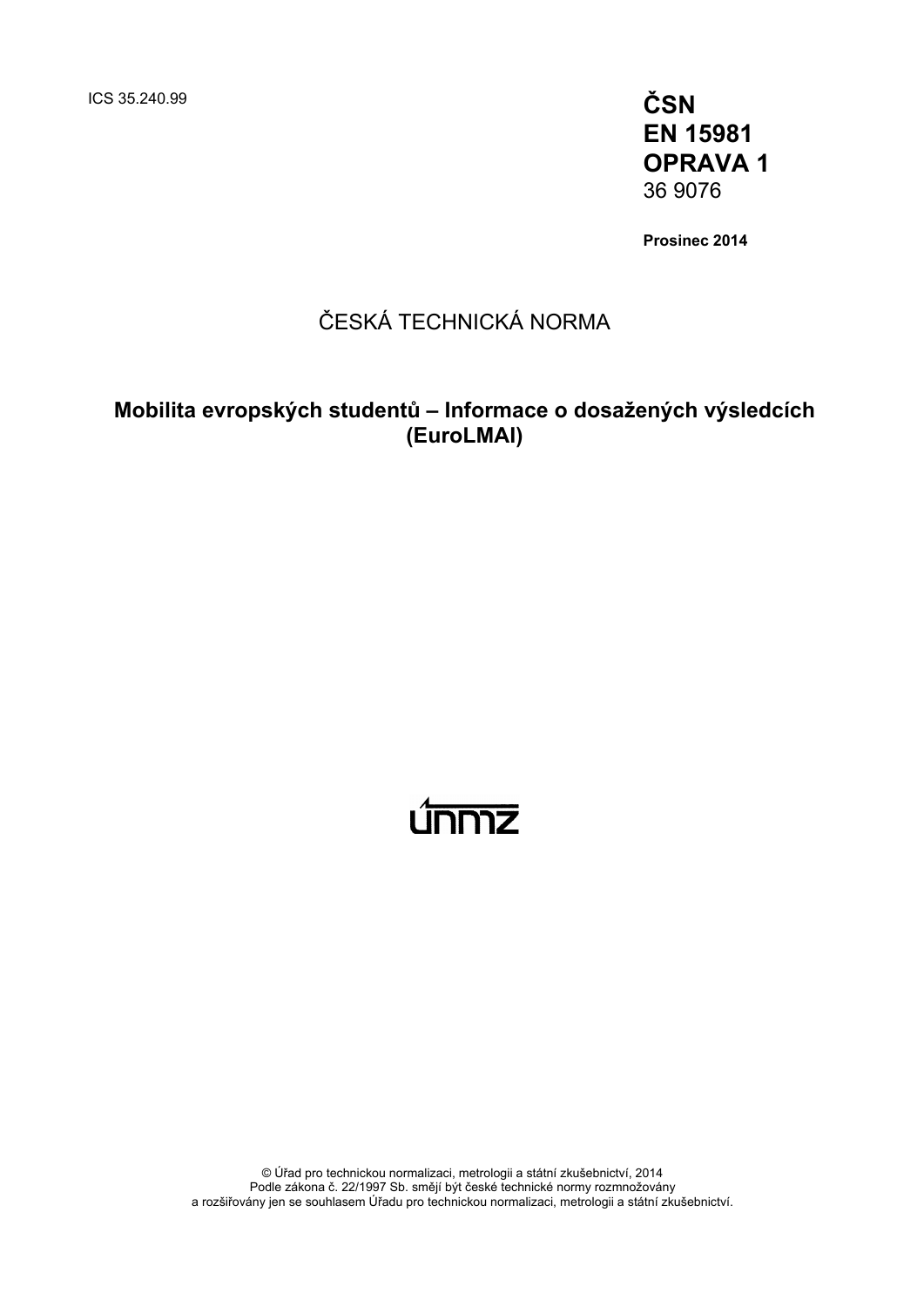## EUROPEAN STANDARD NORME EUROPÉENNE EUROPÄISCHE NORM

### **EN 15981:2011/AC**

 May 2013 Mai 2013 Mai 2013

**ICS** 35.240.99

English version Version Française Deutsche Fassung

European Learner Mobility - Achievement information (EuroLMAI)

Mobilité des apprenants européens - Informations relatives aux résultats obtenus (EuroLMAI)

 Europäisches Model für Lernermobilität - Angaben über die Leistung (EuroLMAI)

This corrigendum becomes effective on 1 May 2013 for incorporation in the three official language versions of the EN.

Ce corrigendum prendra effet le 1 mai 2013 pour incorporation dans les trois versions linguistiques officielles de la EN.

Die Berichtigung tritt am 1. Mai 2013 zur Einarbeitung in die drei offiziellen Sprachfassungen der EN in Kraft.



EUROPEAN COMMITTEE FOR STANDARDIZATION COMITÉ EUROPÉEN DE NORMALISATION EUROPÄISCHES KOMITEE FÜR NORMUNG

**Management Centre: Avenue Marnix 17, B-1000 Brussels** 

© 2013 CEN All rights of exploitation in any form and by any means reserved worldwide for CEN national Members. Tous droits d'exploitation sous quelque forme et de quelque manière que ce soit réservés dans le monde entier aux membres nationaux du CEN.

Alle Rechte der Verwertung, gleich in welcher Form und in welchem Verfahren, sind weltweit den nationalen Mitgliedern von CEN vorbehalten.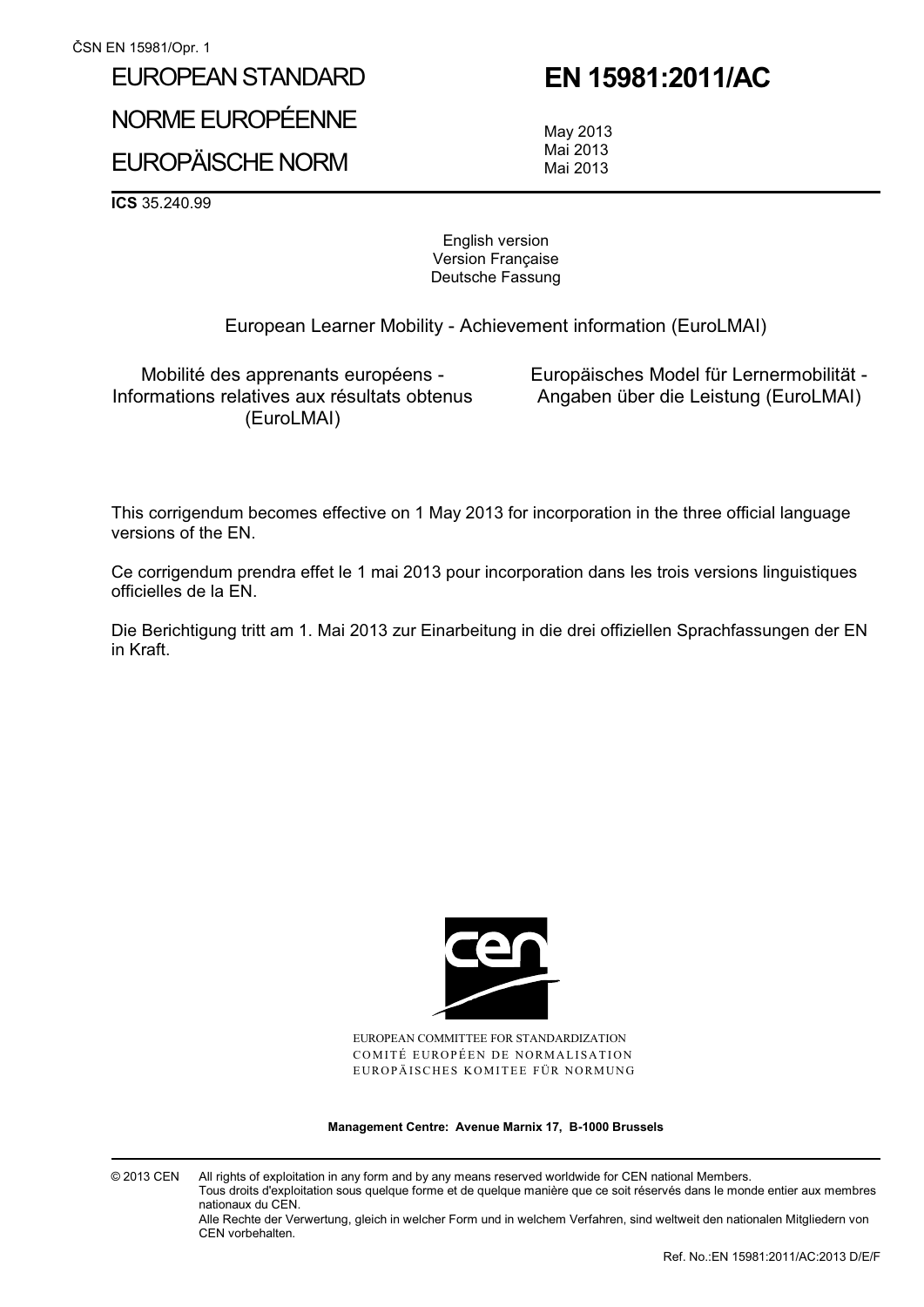#### **1 Modification to A.3.6**

*Replace List Entry a) with the following one:* 

"

a) the **mlo:LearningOpportunityInstance** instance at programme level *shall not* be associated with *more than one* **mlo:LearningOpportunityProvider** instance through the **mlo:offeredAt** association;"*.* 

#### **2 Modification to A.3.7**

*Replace the 1<sup>st</sup> paragraph (just before the NOTE) with the following one:* 

"A Europass DS AP *LearningOpportunitySpecification* at transcript level shall represent:

- -EITHER one of the component modules of the programme of study the specific learner has completed,
- - OR a grouping component for a specific period of learning (semester, year) within the programme of study."*.*

### **3 Modification to A.3.8**

*Replace List Entry b) with the following one:* 

 $\overline{u}$ 

b) each **mlo:LearningOpportunityInstance** instance at transcript level *shall not* be associated with *more than one* **mlo:LearningOpportunityProvider** instance, through the **mlo:offeredAt** association;"*.*